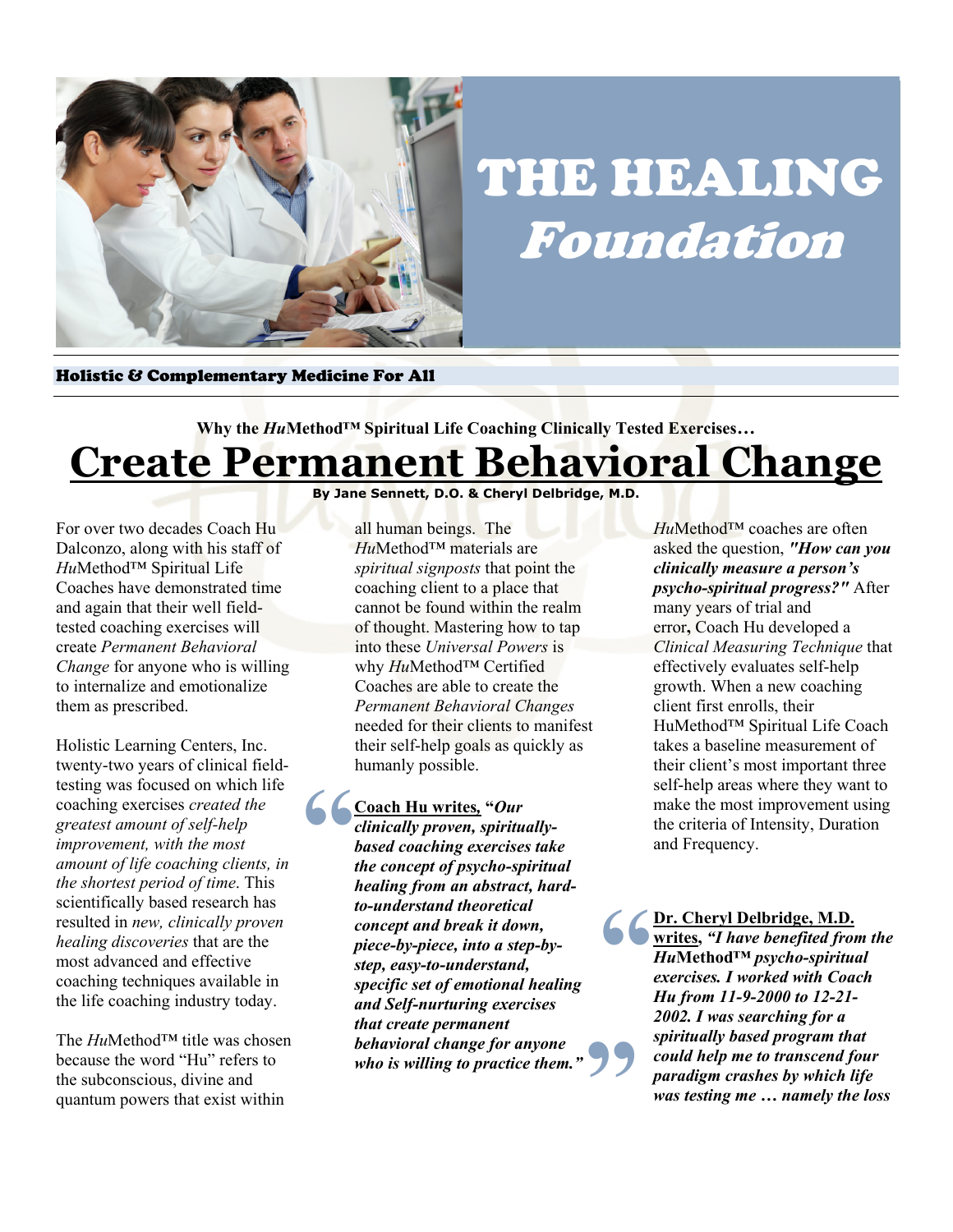*of a child, a marriage, my mother and a job all within 18 months. I was feeling immobilized, angry and depressed. Authenticity is the primary benefit that I have received from these exercises. Being true to my Self has resulted in more intimate relationships, a better job, and the ability to detach from the past and learning how to process my life through my feelings, not just through my intellect."*

HLC's Subjective Diagnostic Measuring Method was modelled after the one used by *Emergency Medical Physicians* to assess patients with chest pain. When a patient comes to the Emergency Room complaining of chest pain, in addition to questions about his or her medical history, the patient is asked several important questions concerning the pain. The doctor will ask about the *Duration* of the pain, the *Frequency* of the pain, and the *Intensity* of the pain graded on a scale of 1-10. **99** Hul<br> *Tra*<br> *are*<br>
led  $\begin{cases} \frac{\mathbf{D}\mathbf{r}}{q} \\ \frac{\mathbf{C}\mathbf{y}}{q} \end{cases}$ <br> *cy*<br> **a** He

Similarly, in addition to taking a personal history from a new client *Hu*Method™ Certified Spiritual Life Coaches facilitate HLC's *Subjective Diagnostic Exercises* to determine the client's *Duration* of their emotional upsets (how long they last), the *Frequency* (how often the client gets upset) and the *Intensity* (how severe they are) on a scale from 1-10. After each fifteen (15) coaching sessions the client is asked to re-evaluate using the same scale. This score is compared to the initial assessment, thus allowing the coaching client to quantify how much improvement has occurred as a result of them consistently doing the *Hu*Method™ clinically proven coaching exercises.

HLC's Clinical Measuring System creates a clear and specific, professionally agreed to accountability benchmarks about the client's three most important self-help goals, which *proves* to the client that their self-help objectives are being achieved. Typically, *Hu*Method™ coaching clients improve by 35% after only fifteen (15) coaching sessions. The *Hu*Method™ *Proprietary Trademarked Coaching Exercises are only available from HLC.*

**Dr. Jane Sennett, D.O. writes,**  *"When I first began to work with Coach Hu, he asked me to grade my emotional pain clinically. He told me to grade the duration of my emotional pain, which initially lasted 2 weeks at a time. I told him the intensity of the pain was a "10". When asked, I initially graded the frequency of the painful events at 7 times daily. I was very surprised that after only 15 hours of sessions that my frequency had decreased to 4 times daily, the intensity was only a 4 and the duration only an hour. My work with Coach Hu has helped me to heal my emotional scars. By healing the pain of my past, I am better able to live in the present and enjoy my life and my family. The work has helped me to be a more loving wife, a more understanding mother, a more trusting friend and a better emergency medical physician."* **"**

Another technique that *Hu*Method™ Spiritual Life Coaching Clients experience significant improvement is by completing *Written Exercises* termed *Self-mastery Assignments [SMAs].* It is through writing the SMAs that *Hu*Method™ Spiritual Life Coaching Clients gain

valuable insight into what they have learned about their goals, fears, hopes, dreams and anxieties. During the SMA process, the clients are able to release their repressed feelings about stressful events that they have experienced, which is one of the key reasons why HLC's coaching clients improve so quickly.

A similar type of written exercise was used in a clinical study published in the *Journal of the American Medical Association (JAMA) April 1999; 281:1304-09.* This study demonstrated that *"patients with moderately severe asthma and rheumatoid arthritis who wrote about stressful life experiences had clinically relevant changes in health status compared to the control group."* By allowing themselves to express their feelings about stressful experiences, these patients showed greater improvement from their chronic illnesses compared to the control group who only wrote about emotionally neutral topics.